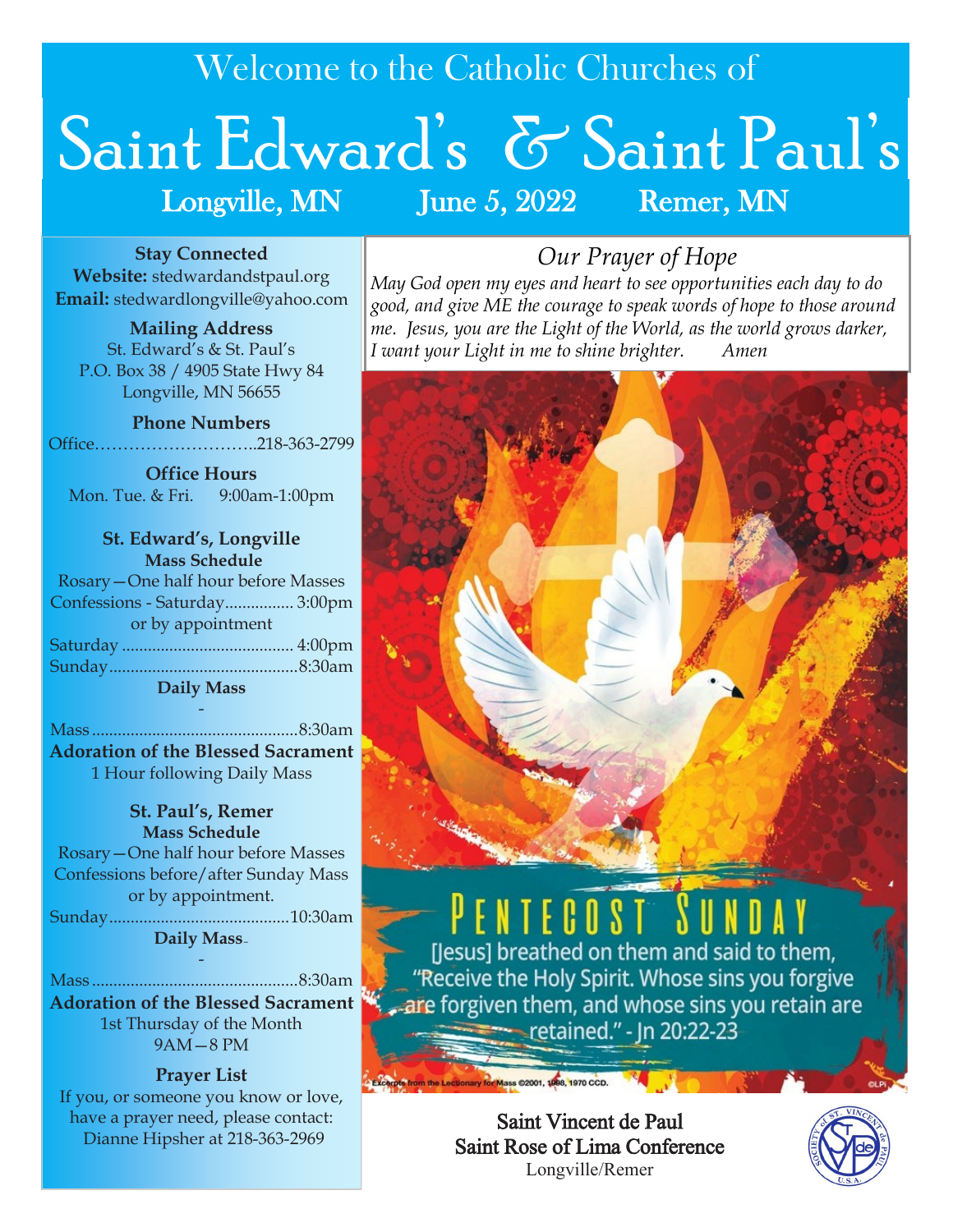#### **Weekday Masses**



Monday, June  $6 \sim$ Tuesday, June 7 - Wednesday, June 8 - Thursday, June  $9 -$ Friday, June  $10-$ 

#### **Weekend Masses**

Saturday, June 11 Saint Edward's - Marian Buchanan +

Sunday, June 12 Saint Edward's - Health of Stephanie Hasser Saint Paul's - Pro Populo

*Readings for the week of June 5, 2022*  **Sunday: Vigil:** Gn 11:1-9 or Ex 19:3-8a, 16-20b or Ez 37:1-14 or Jl 3:1-5/ Ps 104:1-2, 24, 35, 27-28, 29, 30/ Rom 8:22-27/Jn 7:37-39 **Extended Vigil:** Gn 11:1-9/Ex 19:3-8a, 16-20b/Ez 37:1-14/Jl 3:1-5/

- Ps 104:1-2, 24, 35, 27-28, 29, 30/ Rom 8:22-27/ Jn 7:37-39
- **Day:** Acts 2:1-11/Ps 104:1, 24, 29-30, 31, 34/ 1 Cor 12:3b-7, 12-13 or Rom 8:8-17 / Jn 20:19-23 orJn 14:15-16, 23b-26
- **Monday:** Gn 3:9-15, 20 or Acts 1:12-14/ Ps 87:1-2, 3 and 6, 6-7/Jn 19:25-34
- **Tuesday:** 1 Kgs 17:7-16/Ps 4:2-3, 4-5, 7b-8/ Mt 5:13-16
- **Wednesday:** 1 Kgs 18:20-39/Ps 16:1b-2ab, 4, 5ab and 8, 11/Mt 5:17-19
- **Thursday:** 1 Kgs 18:41-46/Ps 65:10, 11, 12-13/Mt 5:20-26

**Friday:** 1 Kgs 19:9a, 11-16/Ps 27:7-8a, 8b-9abc, 13-14/Mt 5:27-32 **Saturday:** Acts 11:21b-26; 13:1-3/Ps 98:1,

2-3ab, 3cd-4, 5-6/Mt 5:33-37 **Next Sunday:** Prv 8:22-31/Ps 8:4-5, 6-7, 8-9 [2a]/Rom 5:1-5/Jn 16:12-15



## **Seven Sisters Apostolate**

*Mission* - The Seven Sisters Apostolate is a call to strengthen the Church by ensuring that a Holy Hour is prayed each day of the week for the sole intention of a specific priest or bishop—Saint Edwards and Saint Paul's is in need of a women for Friday's. We are also still looking for members to be subs. Please contact the Parish office if you are interested.

# *Spiritual Communion*

 *My Jesus, I believe that You are truly present in the Most Blessed Sacrament. I love You above all things. Since I am unable now to receive You sacramentally, come spiritually into my heart and stay with me forever. Amen*

## *June 5, 2022 Pentecost Sunday*

Even though Pentecost is rightly celebrated in late spring, the robust experience of a New England fall can provide a profound metaphor for reflection. A full expression of fall colors is beautiful to behold. But, with all of its majesty and beauty, the observer knows the experience of death is soon to come. Creation will be dark and barren for a while. Pentecost cannot be separated from the cross. Before God's transformative, life-giving power can bear fruit, we must first die.

Pentecost is all about leaving the lifeless dead wood behind and allowing God, through the power of the Holy Spirit, to create something new. These Pentecost creations happen repeatedly over and over again. The birthing process of the Church is ongoing. God is always bringing life out of death and creating something where there was once nothing. That is why the fall is such an apropos metaphorical season for Pentecost. In order to really receive the gift of the Holy Spirit we have to die to what we once knew and what no longer works.

When fire and wind find their fullest expression, they are in no way gentle nor kind. They have the potential to level anything in their paths. We are experiencing great turmoil in our world, nation, and our Church. Whether the result of circumstance or the work of the Holy Spirit, much of what we knew to be normal and constant is changing. Common systems and institutional structures that may have worked for a time no longer do. When the old and familiar need to be left behind, God creates something new. Change and disorder do not need to be our enemies. They always bring opportunities for something exciting and new. What we need is untiring faith, firm hope, and perfect love.

What we need is for the Holy Spirit to enlighten us to see what is important and what we must do. "O Holy Spirit, descend plentifully into my heart. Enlighten the dark corners of this neglected dwelling and scatter there Thy cheerful beams." (St. Augustine) If we experience joy, even in the midst of turbulence, then we will know we are exactly where God needs us to be. If not, then perhaps there is a lesson in the decaying leaves that graciously descend to the ground on a crisp fall day.